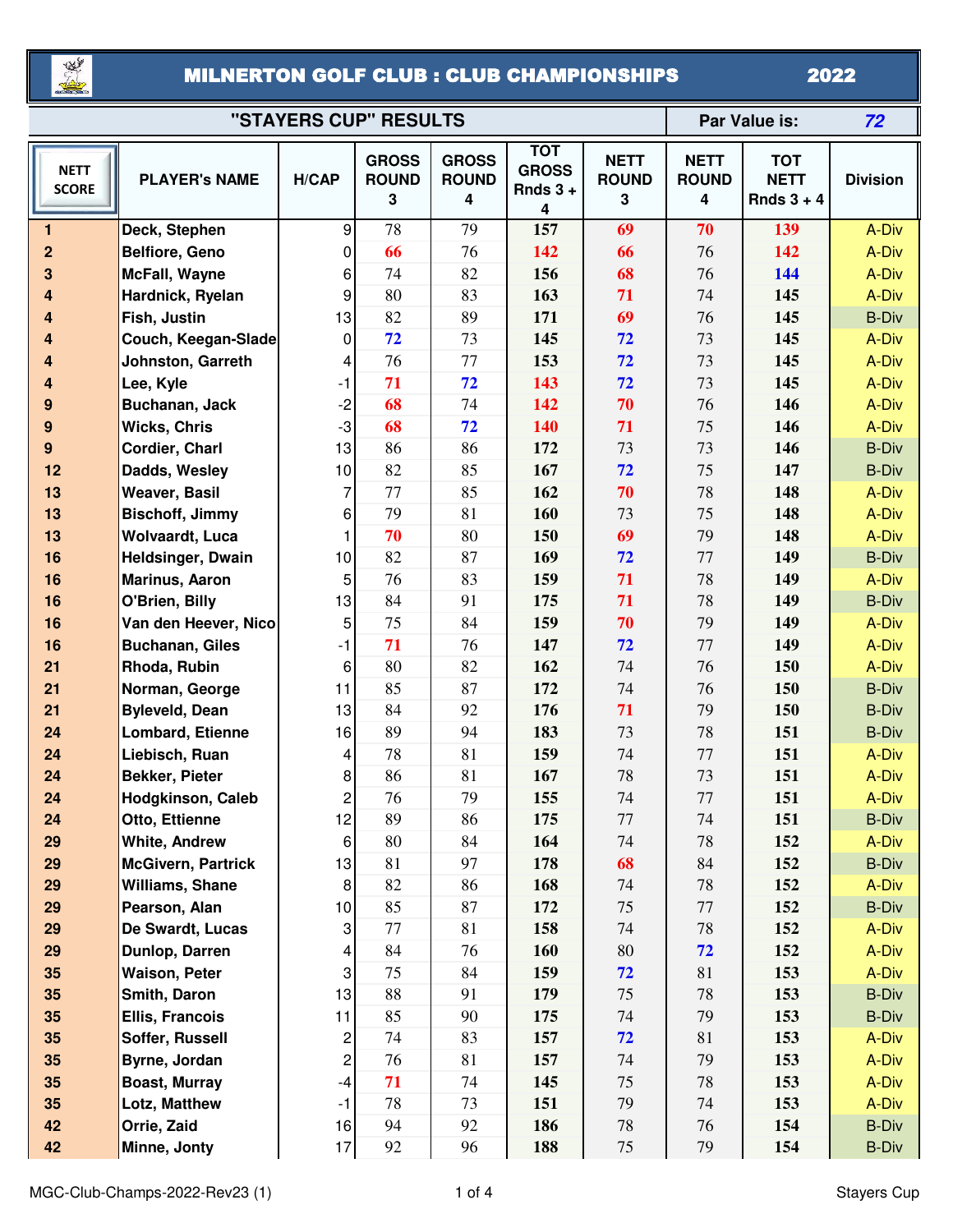| 42  | Williams, Greg          | 9    | 83  | 89  | 172 | 74       | 80  | 154 | A-Div        |
|-----|-------------------------|------|-----|-----|-----|----------|-----|-----|--------------|
| 42  | Kim, TK                 | 16   | 85  | 101 | 186 | 69       | 85  | 154 | <b>B-Div</b> |
| 42  | Du, David               | 10   | 84  | 90  | 174 | 74       | 80  | 154 | <b>B-Div</b> |
| 47  | Todd, Ryan              | 1    | 76  | 81  | 157 | 75       | 80  | 155 | A-Div        |
| 47  | Ebrahim, Muneer         | 5    | 82  | 83  | 165 | 77       | 78  | 155 | A-Div        |
| 47  | <b>Todd, Harry</b>      | 10   | 85  | 90  | 175 | 75       | 80  | 155 | <b>B-Div</b> |
| 47  | <b>Adams, Gilbert</b>   | 11   | 89  | 88  | 177 | $78\,$   | 77  | 155 | <b>B-Div</b> |
| 47  | <b>Brittan, Mike</b>    | 15   | 90  | 95  | 185 | 75       | 80  | 155 | <b>B-Div</b> |
| 47  | Strydom, Slade          | 1    | 81  | 76  | 157 | $80\,$   | 75  | 155 | A-Div        |
| 53  | Real, Paul              | 14   | 90  | 94  | 184 | 76       | 80  | 156 | <b>B-Div</b> |
| 54  | Neisius, Karl           | 10   | 88  | 89  | 177 | 78       | 79  | 157 | <b>B-Div</b> |
| 54  | Hull, Darryl            | 15   | 89  | 98  | 187 | 74       | 83  | 157 | <b>B-Div</b> |
| 54  | <b>Wynton, Roy</b>      | 5    | 80  | 87  | 167 | 75       | 82  | 157 | A-Div        |
| 57  | Van Wouw, Kevin         | 4    | 80  | 86  | 166 | 76       | 82  | 158 | A-Div        |
| 57  | Van Rooyen Craig        | 13   | 95  | 89  | 184 | 82       | 76  | 158 | <b>B-Div</b> |
| 57  | Van Rooyen, Steven      | 11   | 90  | 90  | 180 | 79       | 79  | 158 | <b>B-Div</b> |
| 57  | Stopford, Ryan          | $-1$ | 79  | 77  | 156 | 80       | 78  | 158 | A-Div        |
| 61  | Punt, Mike              | 14   | 86  | 101 | 187 | 72       | 87  | 159 | <b>B-Div</b> |
| 61  | Gomes, Mike             | 6    | 83  | 88  | 171 | $77 \,$  | 82  | 159 | A-Div        |
| 61  | Herweg, Andrew          | 16   | 90  | 101 | 191 | 74       | 85  | 159 | <b>B-Div</b> |
| 61  | Robinson, Connell       | 4    | 81  | 86  | 167 | $77\,$   | 82  | 159 | A-Div        |
| 65  | <b>Troesch, Peter</b>   | 3    | 81  | 85  | 166 | 78       | 82  | 160 | A-Div        |
| 65  | Pretorius, Gavin        | 10   | 86  | 94  | 180 | 76       | 84  | 160 | <b>B-Div</b> |
| 65  | Urbanski, Gino          | 11   | 92  | 90  | 182 | $81\,$   | 79  | 160 | <b>B-Div</b> |
| 65  | Pena, Alfonso           | 17   | 94  | 100 | 194 | $77\,$   | 83  | 160 | <b>B-Div</b> |
| 65  | De Allende, Justin      | 10   | 86  | 94  | 180 | 76       | 84  | 160 | <b>B-Div</b> |
| 70  | <b>Roberts, Trevor</b>  | 10   | 91  | 90  | 181 | 81       | 80  | 161 | <b>B-Div</b> |
| 71  | Byrne, Shea             | $-2$ | 74  | 84  | 158 | 76       | 86  | 162 | A-Div        |
| 71  | Walker, Richard         | 14   | 94  | 96  | 190 | $80\,$   | 82  | 162 | <b>B-Div</b> |
| 73  | du Preez, JP            | 3    | 85  | 84  | 169 | 82       | 81  | 163 | A-Div        |
| 73  | <b>Simmons, Matthew</b> | 5    | 81  | 92  | 173 | 76       | 87  | 163 | A-Div        |
| 73  | <b>Moriarty, Steve</b>  | 16   | 97  | 98  | 195 | 81       | 82  | 163 | <b>B-Div</b> |
| 76  | Thorsen, Lars           | 14   | 97  | 95  | 192 | 83       | 81  | 164 | <b>B-Div</b> |
| 76  | Du Toit, Kristoff       | 17   | 105 | 93  | 198 | $88\,$   | 76  | 164 | <b>B-Div</b> |
| 76  | Pretorius, Peter        | 11   | 93  | 93  | 186 | 82       | 82  | 164 | <b>B-Div</b> |
| 79  | Strydom, Chris          | 0    | 78  | 87  | 165 | 78       | 87  | 165 | A-Div        |
| 80  | Narramore, Barry        | 11   | 94  | 95  | 189 | 83       | 84  | 167 | <b>B-Div</b> |
| 80  | <b>Charter, Mark</b>    | 13   | 96  | 97  | 193 | 83       | 84  | 167 | <b>B-Div</b> |
| 80  | <b>Nugent, Gavin</b>    | 14   | 88  | 107 | 195 | 74       | 93  | 167 | <b>B-Div</b> |
| 83  | Bain, Gary              | 12   | 95  | 97  | 192 | 83       | 85  | 168 | <b>B-Div</b> |
| 84  | Masoet, Ruschdi         | 12   | 94  | 102 | 196 | $82\,$   | 90  | 172 | <b>B-Div</b> |
| 85  | Jansen, Mark            | 12   | 96  | 101 | 197 | $\rm 84$ | 89  | 173 | <b>B-Div</b> |
| N/A | n/a                     | n/a  | n/a | n/a | n/a | n/a      | n/a | n/a | <b>B-Div</b> |
| N/A | n/a                     | n/a  | n/a | n/a | n/a | n/a      | n/a | n/a | <b>B-Div</b> |
| N/A | n/a                     | n/a  | n/a | n/a | n/a | n/a      | n/a | n/a | <b>B-Div</b> |
| N/A | n/a                     | n/a  | n/a | n/a | n/a | n/a      | n/a | n/a | <b>B-Div</b> |
| N/A | n/a                     | n/a  | n/a | n/a | n/a | n/a      | n/a | n/a | <b>B-Div</b> |
| N/A | n/a                     | n/a  | n/a | n/a | n/a | n/a      | n/a | n/a | <b>B-Div</b> |
| N/A | n/a                     | n/a  | n/a | n/a | n/a | n/a      | n/a | n/a | <b>B-Div</b> |
| N/A | n/a                     | n/a  | n/a | n/a | n/a | n/a      | n/a | n/a | <b>B-Div</b> |
| N/A | n/a                     | n/a  | n/a | n/a | n/a | n/a      | n/a | n/a | <b>B-Div</b> |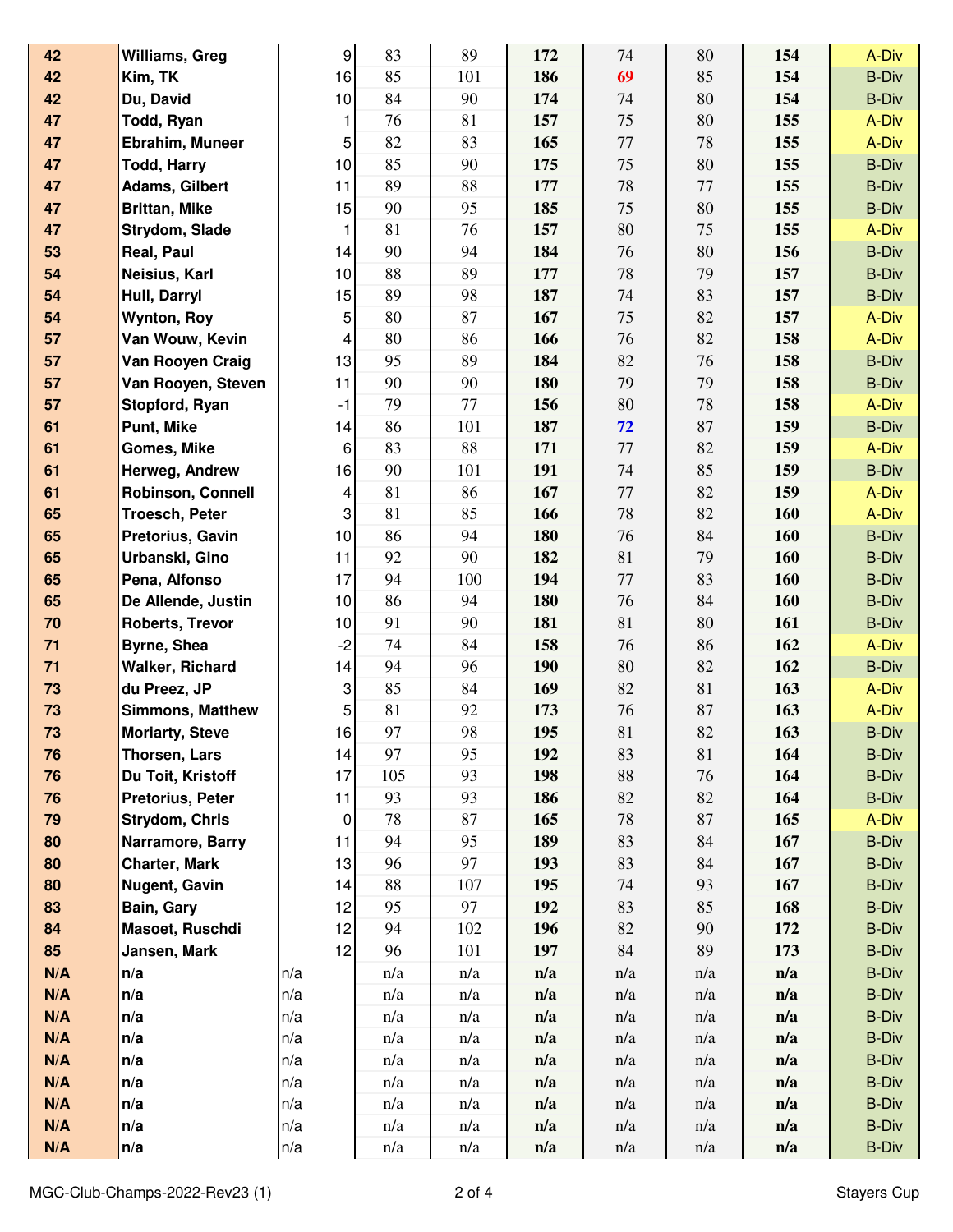| N/A        | n/a        | n/a        | n/a        | n/a        | n/a        | n/a        | n/a        | n/a        | <b>B-Div</b>   |
|------------|------------|------------|------------|------------|------------|------------|------------|------------|----------------|
| N/A        | n/a        | n/a        | n/a        | n/a        | n/a        | n/a        | n/a        | n/a        | <b>B-Div</b>   |
| N/A        | n/a        | n/a        | n/a        | n/a        | n/a        | n/a        | n/a        | n/a        | <b>B-Div</b>   |
| N/A        | n/a        | n/a        | n/a        | n/a        | n/a        | n/a        | n/a        | n/a        | <b>B-Div</b>   |
| N/A        | n/a        | n/a        | n/a        | n/a        | n/a        | n/a        | n/a        | n/a        | <b>B-Div</b>   |
| N/A        | n/a        | n/a        | n/a        | n/a        | n/a        | n/a        | n/a        | n/a        | <b>B-Div</b>   |
| N/A        | n/a        | n/a        | n/a        | n/a        | n/a        | n/a        | n/a        | n/a        | <b>B-Div</b>   |
| N/A        | n/a        | n/a        | n/a        | n/a        | n/a        | n/a        | n/a        | n/a        | <b>B-Div</b>   |
| N/A        | n/a        | n/a        | n/a        | n/a        | n/a        | n/a        | n/a        | n/a        | A-Div          |
| N/A        | n/a        | n/a        | n/a        | n/a        | n/a        | n/a        | n/a        | n/a        | A-Div          |
| N/A        | n/a        | n/a        | n/a        | n/a        | n/a        | n/a        | n/a        | n/a        | A-Div          |
| N/A        | n/a        | n/a        | n/a        | n/a        | n/a        | n/a        | n/a        | n/a        | A-Div          |
| N/A        | n/a        | n/a        | n/a        | n/a        | n/a        | n/a        | n/a        | n/a        | A-Div          |
| N/A        | n/a        | n/a        | n/a        | n/a        | n/a        | n/a        | n/a        | n/a        | A-Div          |
| N/A        | n/a        | n/a        | n/a        | n/a        | n/a        | n/a        | n/a        | n/a        | A-Div          |
| N/A        | n/a        | n/a        | n/a        | n/a        | n/a        | n/a        | n/a        | n/a        | A-Div          |
| N/A        | n/a        | n/a        | n/a        | n/a        | n/a        | n/a        | n/a        | n/a        | A-Div          |
| N/A        | n/a        | n/a        | n/a        | n/a        | n/a        | n/a        | n/a        | n/a        | A-Div          |
| N/A<br>N/A | n/a        | n/a<br>n/a | n/a<br>n/a | n/a        | n/a        | n/a        | n/a        | n/a        | A-Div<br>A-Div |
| N/A        | n/a<br>n/a | n/a        | n/a        | n/a<br>n/a | n/a<br>n/a | n/a<br>n/a | n/a<br>n/a | n/a<br>n/a | A-Div          |
| N/A        | n/a        | n/a        | n/a        | n/a        | n/a        | n/a        | n/a        | n/a        | A-Div          |
| N/A        | n/a        | n/a        | n/a        | n/a        | n/a        | n/a        | n/a        | n/a        | A-Div          |
| N/A        | n/a        | n/a        | n/a        | n/a        | n/a        | n/a        | n/a        | n/a        | A-Div          |
| N/A        | n/a        | n/a        | n/a        | n/a        | n/a        | n/a        | n/a        | n/a        | A-Div          |
| N/A        | n/a        | n/a        | n/a        | n/a        | n/a        | n/a        | n/a        | n/a        | <b>B-Div</b>   |
| N/A        | n/a        | n/a        | n/a        | n/a        | n/a        | n/a        | n/a        | n/a        | <b>B-Div</b>   |
| N/A        | n/a        | n/a        | n/a        | n/a        | n/a        | n/a        | n/a        | n/a        | <b>B-Div</b>   |
| N/A        | n/a        | n/a        | n/a        | n/a        | n/a        | n/a        | n/a        | n/a        | <b>B-Div</b>   |
| N/A        | n/a        | n/a        | n/a        | n/a        | n/a        | n/a        | n/a        | n/a        | <b>B-Div</b>   |
| N/A        | n/a        | n/a        | n/a        | n/a        | n/a        | n/a        | n/a        | n/a        | <b>B-Div</b>   |
| N/A        | n/a        | n/a        | n/a        | n/a        | n/a        | n/a        | n/a        | n/a        | <b>B-Div</b>   |
| N/A        | n/a        | n/a        | n/a        | n/a        | n/a        | n/a        | n/a        | n/a        | <b>B-Div</b>   |
| N/A        | n/a        | n/a        | n/a        | n/a        | n/a        | n/a        | n/a        | n/a        | <b>B-Div</b>   |
| N/A        | n/a        | n/a        | n/a        | n/a        | n/a        | n/a        | n/a        | n/a        | <b>B-Div</b>   |
| N/A        | n/a        | n/a        | n/a        | n/a        | n/a        | n/a        | n/a        | n/a        | <b>B-Div</b>   |
| N/A        | n/a        | n/a        | n/a        | n/a        | n/a        | n/a        | n/a        | n/a        | <b>B-Div</b>   |
| N/A        | n/a        | n/a        | n/a        | n/a        | n/a        | n/a        | n/a        | n/a        | <b>B-Div</b>   |
| N/A        | n/a        | n/a        | n/a        | n/a        | n/a        | n/a        | n/a        | n/a        | <b>B-Div</b>   |
| N/A        | n/a        | n/a        | n/a        | n/a        | n/a        | n/a        | n/a        | n/a        | <b>B-Div</b>   |
| N/A        | n/a        | n/a        | n/a        | n/a        | n/a        | n/a        | n/a        | n/a        | <b>B-Div</b>   |
| N/A        | n/a        | n/a        | n/a        | n/a        | n/a        | n/a        | n/a        | n/a        | <b>B-Div</b>   |
| N/A        | n/a        | n/a        | n/a        | n/a        | n/a        | n/a        | n/a        | n/a        | <b>B-Div</b>   |
| N/A        | n/a        | n/a        | n/a        | n/a        | n/a        | n/a        | n/a        | n/a        | <b>B-Div</b>   |
| N/A        | n/a        | n/a        | n/a        | n/a        | n/a        | n/a        | n/a        | n/a        | <b>B-Div</b>   |
| N/A        | n/a        | n/a        | n/a        | n/a        | n/a        | n/a        | n/a        | n/a        | <b>B-Div</b>   |
| N/A        | n/a        | n/a        | n/a        | n/a        | n/a        | n/a        | n/a        | n/a        | <b>B-Div</b>   |
| N/A        | n/a        | n/a        | n/a        | n/a        | n/a        | n/a        | n/a        | n/a        | <b>B-Div</b>   |
| N/A        | n/a        | n/a        | n/a        | n/a        | n/a        | n/a        | n/a        | n/a        | <b>B-Div</b>   |
| N/A        | n/a        | n/a        | n/a        | n/a        | n/a        | n/a        | n/a        | n/a        | <b>B-Div</b>   |
| N/A        | n/a        | n/a        | n/a        | n/a        | n/a        | n/a        | n/a        | n/a        | <b>B-Div</b>   |